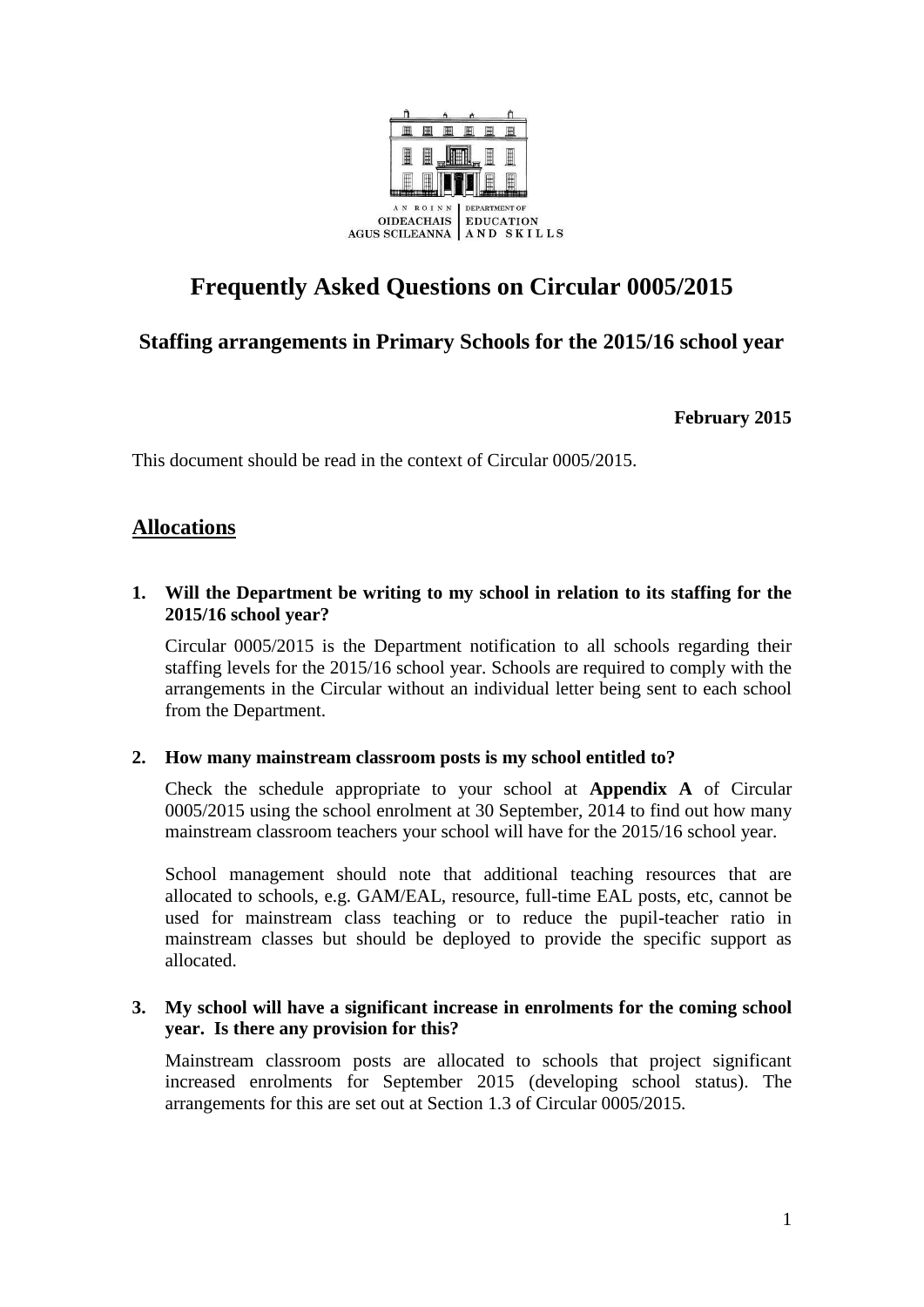# **GAM/EAL Allocation (General Allocation Learning/Language Support)**

#### **1. What is the GAM/EAL allocation?**

Under the teacher allocation reforms introduced for the 2012/13 school year, the combined resources available for GAM (General Allocation Model of Learning Support) and EAL (Language Support) were used to create a single simplified allocation process for all primary schools to cover both the GAM and language support.

The simplified process supersedes the allocation process set out in Part 2 Section 6 and Appendix 2 of [Circular SP ED 02/05](http://www.education.ie/en/Circulars-and-Forms/Active-Circulars/sp02_05.doc) for the General Allocation Model and in [Circular 0015/2009](http://www.education.ie/en/Circulars-and-Forms/Archived-Circulars/cl0015_2009.pdf) for language support, respectively.

Autonomy is given to schools to deploy GAM/EAL hours between learning and language support depending on the specific needs of the school. Schools are advised to use the language assessment kits as referred to in [Circular 0015/2009.](http://www.education.ie/en/Circulars-and-Forms/Archived-Circulars/cl0015_2009.pdf)

Schools should also continue to refer to the guidance contained in [Circular 02/05](http://www.education.ie/en/Circulars-and-Forms/Active-Circulars/sp02_05.doc) (Sections 3-5) with regard to pupils covered for learning support by the general allocation model, deployment of teaching resources for special educational needs, and planning in individual schools.

#### **2. How is the GAM/EAL calculated (including DEIS Band 1 schools)?**

The single allocation process for GAM and language support involves the allocation of the equivalent of circa. 4,100 posts as follows:

A school's GAM/EAL allocation for the 2015/16 school year is based on the mainstream classroom posts for the 2014/15 school year as follows:

| <b>School type</b> | Allocation per mainstream classroom            |
|--------------------|------------------------------------------------|
|                    | teaching post                                  |
| All-boys school    | 5 hours per week (0.2 of a post)               |
| Mixed school*      | 5 hours per week (0.2 of a post)               |
| All-girls school   | 4 hours per week $(0.16 \text{ of a post})$ ** |

\*mixed schools must have a minimum of 25% of both boys and girls as part of their enrolments. \*\* rounded, up/down, to the nearest 0.2 of a post to facilitate clustering into full-time (25 hour) posts

#### **DEIS Band 1 schools**

In addition to the above allocation of hours, a differential in the GAM/EAL allocation for DEIS Band 1 schools will continue to be applied. This will operate as follows:

| DEIS Band 1 schools with an enrolment   An additional base allocation of 5 hours |                                           |
|----------------------------------------------------------------------------------|-------------------------------------------|
| at 30 September of less than 200 pupils                                          | per week $(0.2 \text{ of a post})$        |
| <b>DEIS</b> Band 1 schools with an enrolment                                     | An additional base allocation of 10 hours |
| at 30 September of 200 or more pupils                                            | per week $(0.4 \text{ of a post})$        |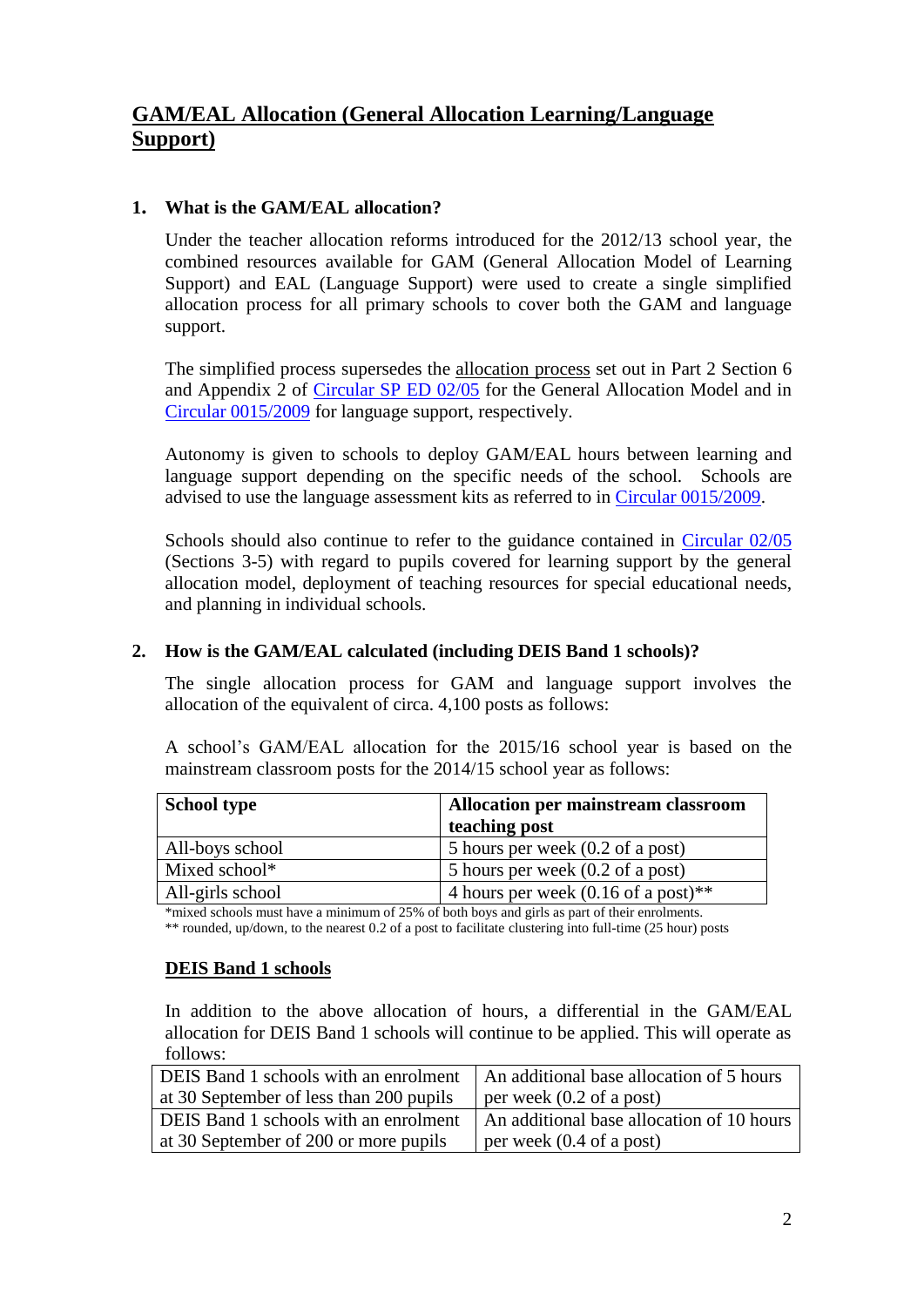#### **3. How will I know my GAM/EAL allocation?**

The allocation for all schools is set out at **Appendix C** of Circular 0005/2015.

#### **4. What do I do if I think that the GAM allocation for my school set out at Appendix C of Circular 0005/2015 is incorrect?**

While every effort has been made to ensure that the base data used to provide allocations is correct, the school authority should satisfy itself that the data is correct and reflects any returns made by the school in respect of its pupils and teachers**.** If you have a query on your allocation, please contact Primary Allocations at [primaryallocations@education.gov.ie](mailto:primaryallocations@education.gov.ie)

#### **5. My school has been granted developing school status. Will my general allocation be increased for the 2015/16 school year?**

Schools that are approved for 2 or more developing posts will have their GAM/EAL allocation adjusted and will receive sanction for an additional 5 GAM/EAL hours.

#### **6. My school is newly established for the 2015/16 school year. Will the school get a GAM/EAL allocation?**

The school's GAM/EAL allocation will be based on the mainstream classroom posts for the 2015/16 school year.

#### **7. My GAM/EAL hours have changed for the 2015/16 school year. Does this affect my cluster arrangement?**

Yes. The cluster your school had for the 2014/15 school year is regarded as ceased and the hours shown for your school at Appendix C (column D) are now available for re-clustering for the 2015/16 school year.

#### **8. My GAM/EAL hours have not changed for the 2015/16 school year. However the GAM/EAL hours have changed for the school(s) that I am clustered with. Does this affect my cluster arrangement?**

Yes, the cluster your school had for the 2014/15 school year is regarded as ceased and the hours shown for your school at Appendix C (column D) are now available for re-clustering for the 2015/16 school year.

#### **9. What should I do when I enter a new cluster arrangement?**

The base school for your cluster must complete FormGAcluster15 at **Appendix D** of Circular 0005/2015, which is the notification to the Department giving details of your school and any others in the cluster. All schools in the cluster must sign the form before it is submitted, by the base school, to the Department. The form must be submitted by **Friday 6 March, 2015**.

#### **10. The schools in my cluster have all agreed to end the cluster arrangement for the 2015/16 school year. What should I do now?**

The Department must have been notified by 31 December 2014 of any alternative cluster arrangement for the 2015/16 school year, or, if there is no proposed new cluster arrangement, of the individual hours available in each school for clustering.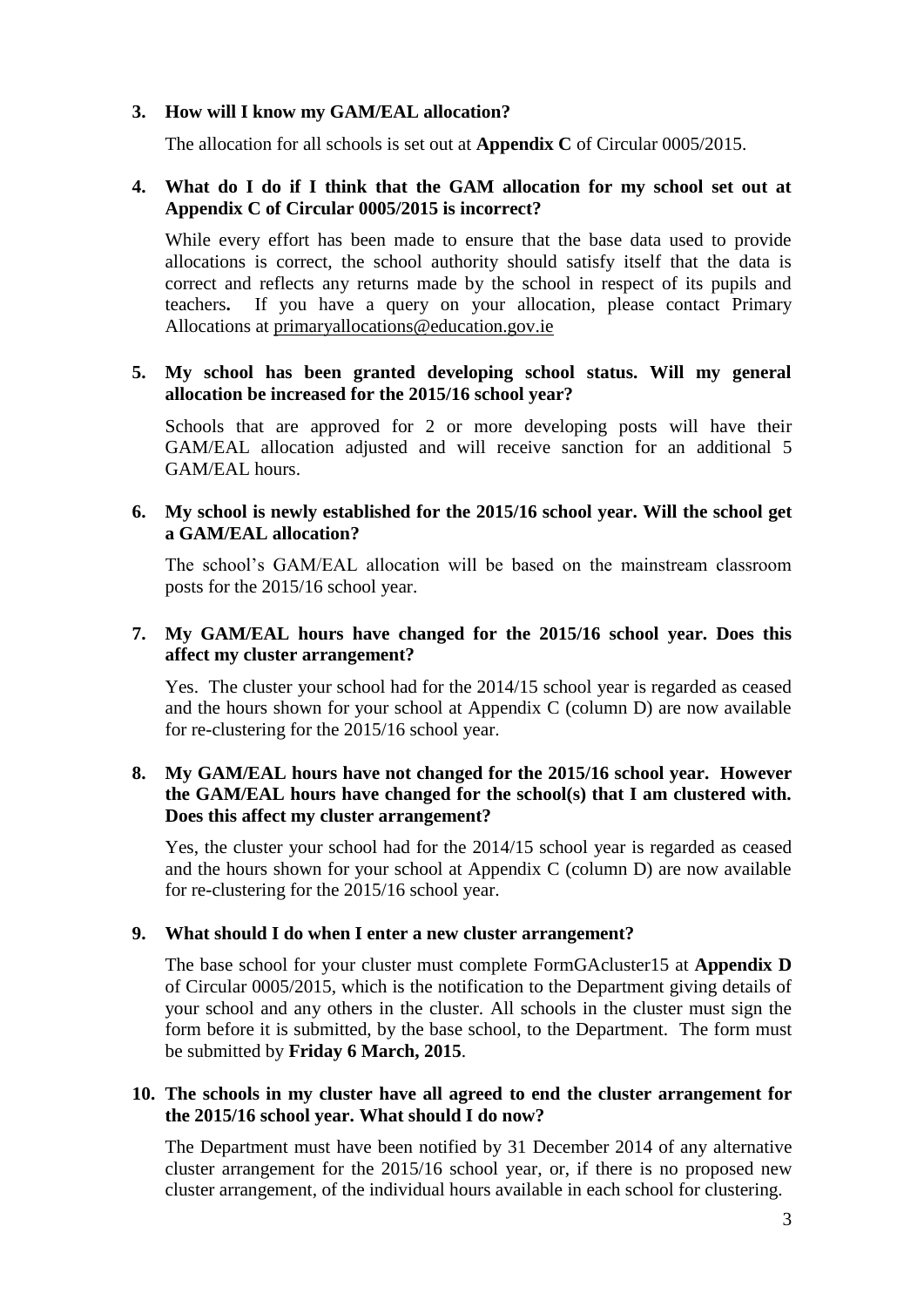Schools who did not notify the Department by this date will have to wait until the 2016/17 school year in order to change the clustering arrangement.

#### **11. My school has a high concentration of pupils that require language support. What are the arrangements for language support for those pupils?**

A GAM/EAL allocation is made to all schools. Schools have autonomy on how to deploy the allocation between learning support and language support.

Since the 2012/13 school year permanent posts were also made available for schools with a high concentration of pupils requiring language support (EAL posts). There will be no additional permanent EAL posts sanctioned to schools for the 2015/16 school year. Schools in receipt of such posts are listed at Appendix C of Circular 0005/2015.

In addition schools with a high enrolment of EAL pupils that require EAL support (pupils with less than B1 (Level 3 Proficiency) may appeal to the independent Appeals Board for additional EAL support. Eligibility to submit an application to the Appeals Board is confined to those schools with at least 20% of their total enrolment made up of pupils that require EAL support. This will be primarily focussed on the number of pupils requiring EAL support that have had less than three years EAL support. Posts allocated by the Appeal Board will be on a temporary basis for the 2015/16 school year. See Section 4 of Circular 0005/2015.

#### **12. If my school had a permanent language support post in the 2014/15 school year, will it remain in place for 2015/16?**

Yes.

#### **Resource Posts (NCSE low incidence)**

**1. Is there a change to the location of base resource posts for the 2015/16 school year?** 

There are no changes to the location of these base posts for the 2015/16 school year.

#### **2. How do I know how many, if any, resource base posts have been allocated to my school?**

The list of schools and the number of base resource posts for each school is set out at Appendix C of Circular 0005/2015 on the Department's website.

#### **3. What do I do when I receive my NCSE allocation if I do not have a base resource post in my school?**

You should contact your neighbouring schools that have base resource posts for any surplus capacity before contacting the Department for part-time hours. The Department will, at that stage, also consider joint applications from such schools for a full-time shared temporary resource post as an alternative to each school applying for separate part-time temporary resource posts. It should be noted that the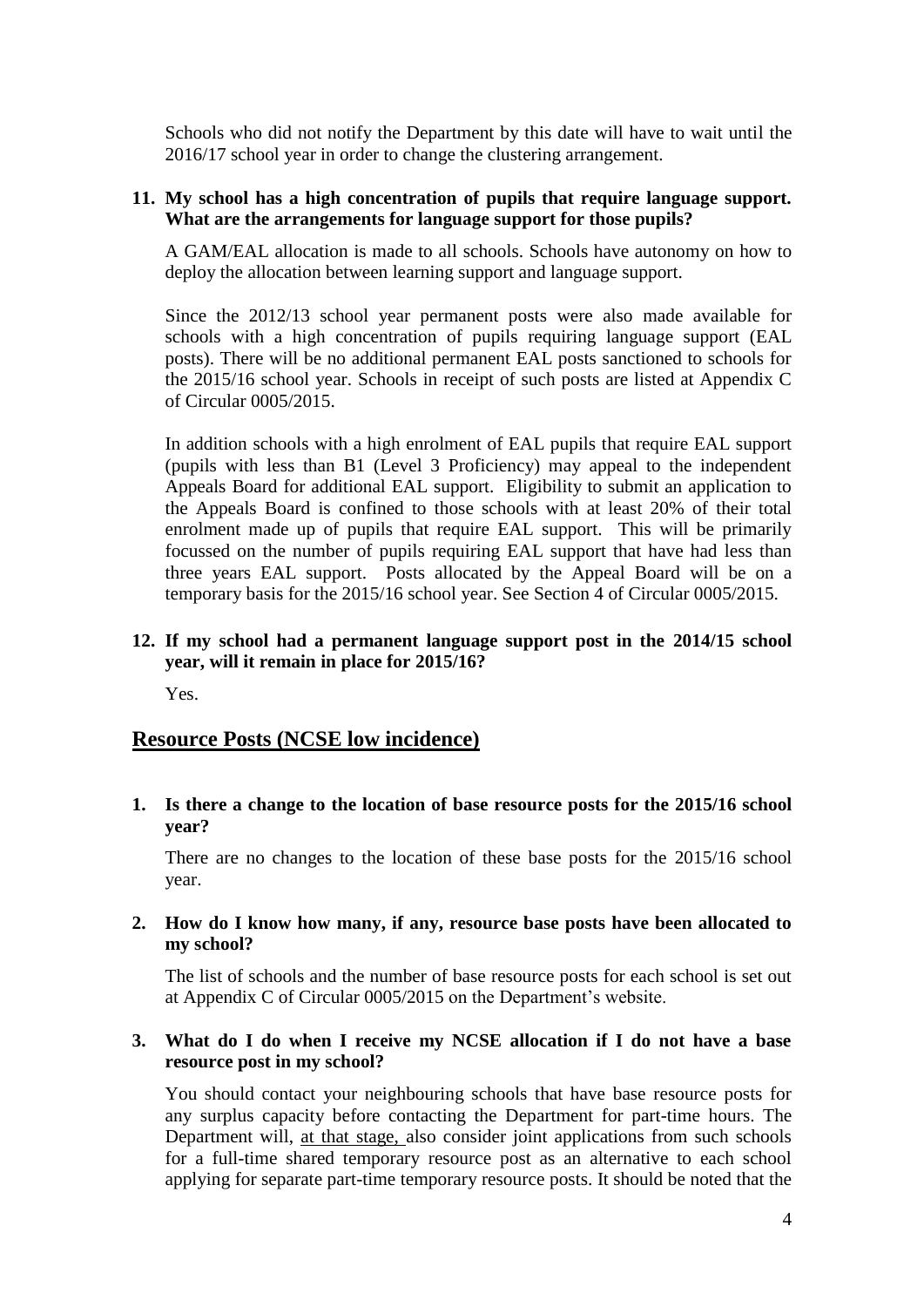Department will firstly be requiring any surplus capacity in the full-time base resource posts in neighbouring schools to be fully utilised before it approves any such applications.

### **Redeployment of Surplus Permanent/CID holding Teachers**

#### **1. How do I know if there is a surplus permanent/CID holding teacher in my school?**

Appendix A & C of Primary Circular 0005/2015 sets out the bulk of allocations for most schools. If you have more teachers in the school than permitted by your allocation, a teacher(s) is surplus to the requirements of the school.

#### **2. What do I do if I have a surplus permanent/CID holding teacher in my school?**

You should arrange to have the completed Main Panel Form (MPF) at **Appendix E** of Circular 0005/2015 returned to the Department's Primary Teacher Allocations Section by **Friday 6 March, 2015**.

The most junior eligible teacher in the school is first in line to be placed on the panel for redeployment to another school. However, in exceptional circumstances s/he may seek the approval of the Board of Management to be replaced on the panel by an alternative eligible teacher.

If the most junior eligible teacher seeks to be replaced on the panel, any other teacher interested in going on the panel must communicate his/her position to the Chairperson within five working days.

The application from the staff member will be considered by the Board of Management. The final decision to admit a teacher to a panel rests with the Patron, who shall be given the reasons when it is intended to replace the most junior eligible teacher.

The Main Panel Form (MPF) must be completed by the surplus teacher to be placed on the panel and the Chairperson. The Main Panel Form should be submitted to the Department by **Friday 6 March, 2015**.

# **Notification of Vacancies**

#### **1. Who do I need to inform that there is a vacancy in my school?**

Each BOM is obliged to notify its relevant panel operator (diocesan secretary etc.) by **Friday 6 March, 2015** of any impending permanent and fixed term vacancies for the 2015/16 school year.

Any subsequent permanent and fixed term vacancies must be notified within 5 working days of the vacancy becoming known to the Chairperson or Principal.